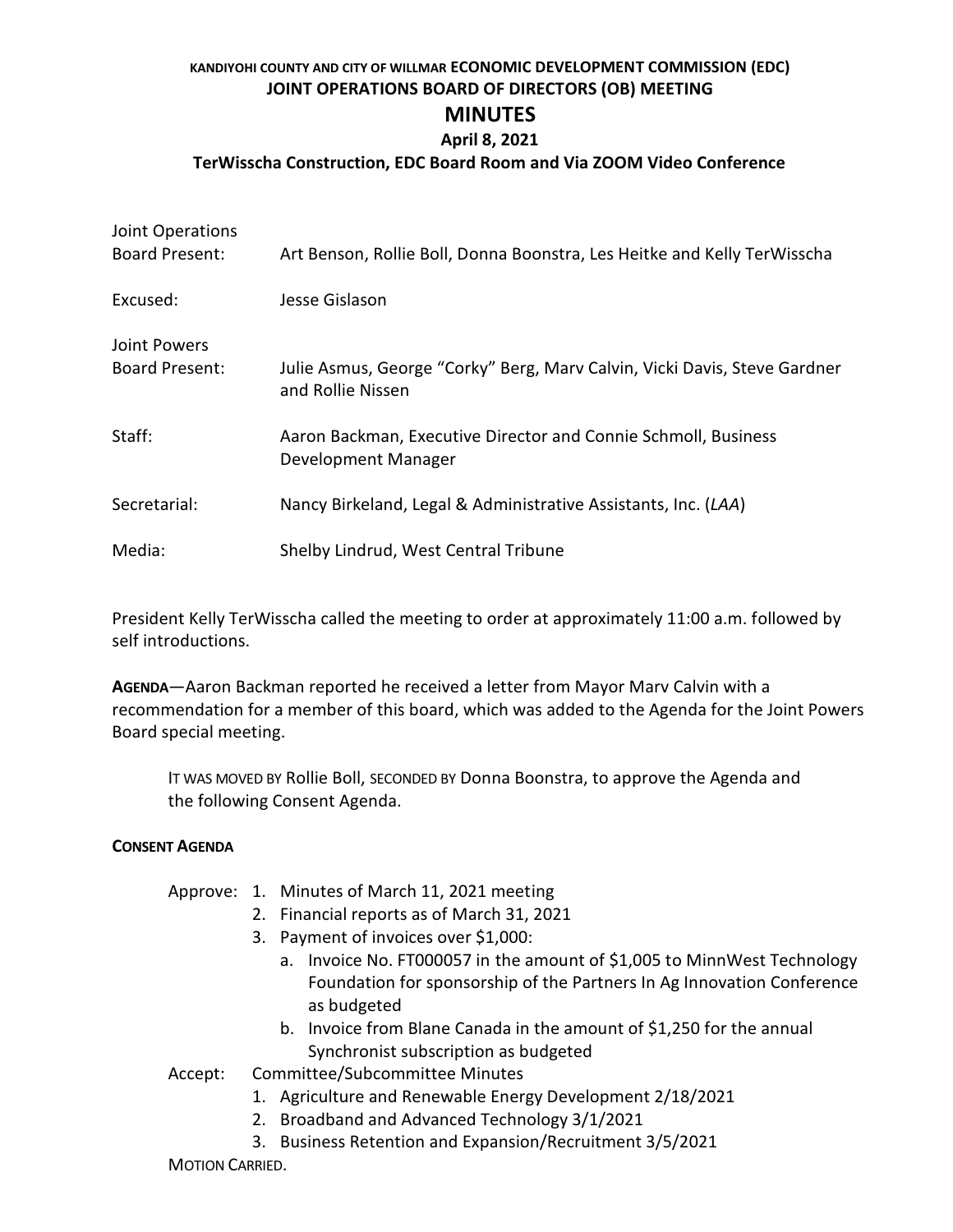#### **NEW BUSINESS**—

**Staff Transition Task Force.** Backman noted a task force was formed following the resignation of Connie Schmoll. The Task Force met to review and revise the job description, review applications and interview candidates. Three candidates were selected to interview; one withdrew prior to being interviewed as he accepted another position. Task Force members Kelly TerWisscha, Julie Asmus and Les Heitke agreed that two great candidates, who were very qualified, were interviewed; the process was solid and everyone participated. The offer in the attached letter was extended to Sarah Swedburg pending approval by the EDC boards.

IT WAS MOVED BY Art Benson, SECONDED BY Donna Boonstra, to recommend to the Kandiyohi County and City of Willmar Economic Development Commission Joint Powers Board that it approve the employment offer made to Sarah Swedburg and adjust the 2021 budget to reflect the amounts in the offer. MOTION CARRIED.

President TerWisscha turned the meeting over to the Joint Powers Board at approximately 11:10 a.m. Following the Joint Powers Board special meeting, the Joint Operations Board meeting resumed at approximately 11:15 a.m. The Joint Powers Board members were excused from the meeting.

**Broadband Planning Agreement.** Backman reported a proposal was received from Connie Schmoll to continue working on the broadband project on a contract basis following her retirement from the EDC (see attached). Backman reported Federated Telephone Cooperative is interested in doing a project in Kandiyohi County and applying for a state Border-to-Border Grant this fall. Schmoll provided information on the project and the state grant process. Schmoll noted during the contract she will also train Sarah Swedburg as to the county's broadband issues. Schmoll responded to questions on the article, "County gets up to speed on broadband," printed in today's *West Central Tribune*. Schmoll stated she has requested Hanson Communications and Vibrant Broadband to also look at doing projects in other areas of Kandiyohi County.

IT WAS MOVED BY Donna Boonstra, SECONDED BY Art Benson, to approve the Agreement for Services for Broadband Planning in Kandiyohi County with Connie Schmoll and to approve revising the 2021 budget to add the compensation of \$10,780, which will be taken from unreserved funds. MOTION CARRIED.

**Ratify Finance Committee's Recommendation to Allocate Remainder of Immigrant Business Disaster Relief Grant Funds.** Backman requested this recommendation by the Finance Committee be tabled. The recommendation relates to the Willmar Child Care Center loan; he would like to wait until the other lenders have completed their discussions.

#### **UNFINISHED BUSINESS**

**Ridgewater College Surplus Property Acquisition.** Backman reported two acres were acquired in February. He has been in discussions with developers and has shown it to two additional developers.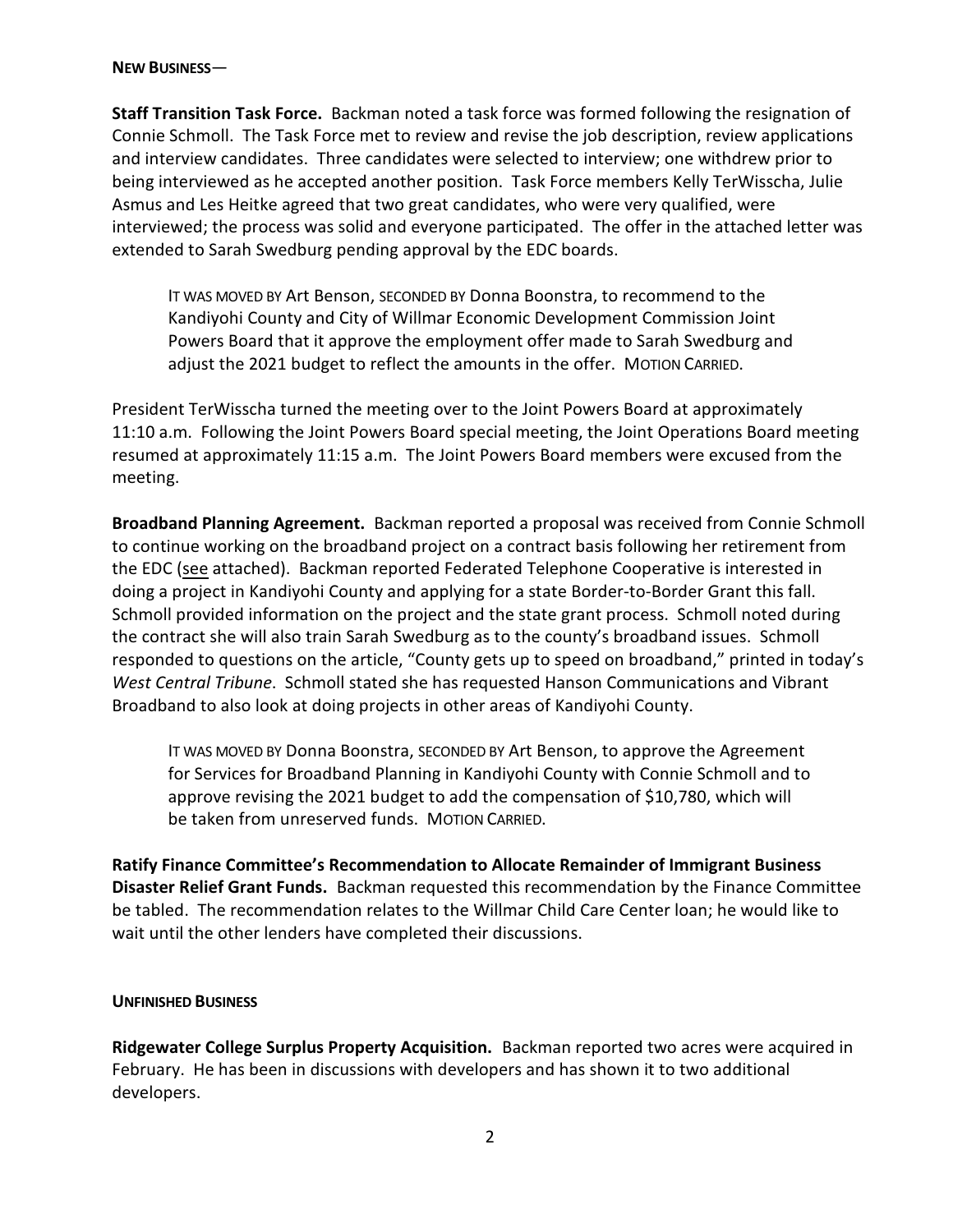**Boards' Planning Session.** Backman reminded the board that the annual planning session will be held April 14<sup>th</sup> from 9:00 a.m. to 1:30 p.m. at the Willmar Conference Center. Staff has been developing the agenda with Cheryl Glaeser, the facilitator. As of today, more than 20 surveys have been completed by board and committee members.

#### **PROGRESS REPORTS**

**Willmar/Willmar Industrial Park.** Backman reported the EDC has been working with CBRE on a location for an undisclosed company that needs 25-30 acres. The proposal presented to the company included three sites in Willmar and one on the edge of Pennock. Backman reported the City of Willmar has a signed letter of intent for Block 25, which is north of the downtown Kwik Trip in the Renaissance Zone, for a multi-family, four-story housing unit. Kuepers of Brainerd presented before the Willmar City Planning Commission and a public hearing will be held this month. It is proposing to construct three buildings with a total of 108 units for market-rate housing east of PetSmart.

**Economic Development Activity.** Backman and Schmoll have been gathering information on the American Rescue Plan (ARP) funds. The first ARP funds will be sent out around May 11<sup>th</sup> and must be expended by 2024. Backman has expressed to Kandiyohi County and the City of Willmar possible uses of the funds, including for broadband projects. The projected amount to be received by Kandiyohi County is \$8,380,000 and the City of Willmar is \$2,260,000. Townships will also receive funds. Schmoll noted she continues to work on broadband. Backman noted 66 businesses and nonprofit organizations received funds through the EDC's Minnesota Pandemic Relief Grant program.

**Elevate Business Academy.** Schmoll gave an update on the Elevate Business Academy noting the fourth class was held last night. Each class includes training exercises. Scott Marquardt of Southwest Initiative Foundation remains involved. Abdusalaam Hirsi has been very good as a trainer and meets with students who need extra assistance. Hirsi also acts as an interpreter, when needed, during the classes.

**Township Broadband Project.** Schmoll reported the EDC's Broadband Committee is actively working on a broadband project for Arctander, Dovre, Mamre and St. Johns Townships. Jean Spaulding is assisting Kandiyohi County on matters related to the broadband project. Currently, the committee is gathering letters of support for the project. The project will need to work around areas that were awarded to LTD Broadband through a federal broadband program. Chair Mark Boeschen and Vice Chair Michelle Marotzke have been very helpful in the grant process. The state legislature has not yet decided how much funding will be allocated to broadband.

**Assistance to Diverse Businesses.** Backman provided information on the diverse businesses that have been helped during the pandemic (see attached). Backman noted when he was hired, the EDC had one loan to a diverse business; during the pandemic, the EDC assisted 61 diverse businesses, the majority of which are located in Willmar. The EDC is also assisting more diverse businesses unrelated to the pandemic.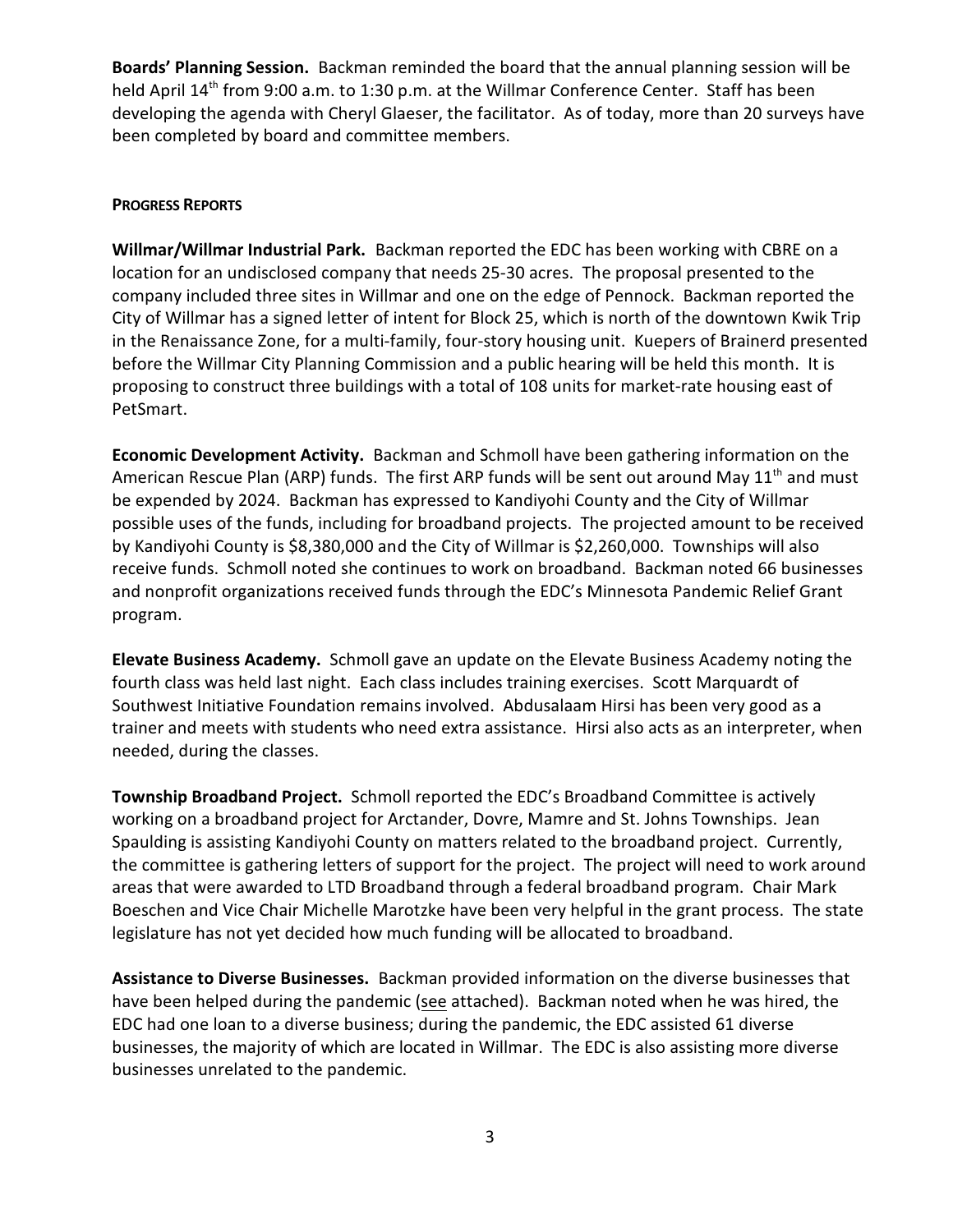#### **COMMITTEE REPORTS**

**Agriculture and Renewable Energy Development.** Schmoll reported the committee recently hosted an Ag to Energy Biofuels Workshop. Board members were invited to attend the July 29<sup>th</sup> Partners In Ag Innovation Conference. The Hemp Exploratory Subcommittee sent letters to Congress requesting they address laws that inhibit the production of hemp.

**Broadband and Advanced Technology.** Schmoll reported a meeting was held with the leaders of each of the four townships, who agreed to work together on the upcoming broadband project. They also agreed to assess each parcel the same for the broadband project. The leaders are meeting again tonight.

**Business Retention and Expansion/Recruitment (BRE).** Backman reported the BRE Committee met in April and received a presentation by Dayna Latham of Customized and Continuing Education, Ridgewater College, on its Commercial Driver's License (CDL) training. The committee may view the CDL simulator at a future meeting.

**Finance.** Backman reported the Finance Committee held a special meeting related to the Willmar Child Care Center. Schmoll is assisting businesses with loan applications.

**Marketing and Public Relations.** The committee did not meet this month, but the City of Willmar is making progress on its marketing materials for the Renaissance Zone.

**What's Up?** Donna Boonstra reported her business has increased in the local area. The Highway 23 Priority Projects Committee met yesterday and decided to continue with the same four projects from last year. Lyndsey Bruer of the Minnesota Department of Transportation informed the Coalition it can ask for more funds from other regions as the Coalition crosses the state. Les Heitke noted the Millpond Mercantile building was sold to a Perham business that will open a retail toy store. Julie Asmus reported the City of Willmar has several open positions; the City Hall/Community Center is still awaiting discussion and a determination on financing; and the recent sales tax collected was the highest since February 2019, but not to what was projected for the local option sales tax projects. Asmus gave an update on the projects, including Robbins Island that will be completed by the end of summer and Swansson Field that will be done on a smaller scale. President TerWisscha reported TerWisscha Construction is busy and is hiring additional staff, which has been a challenge. TerWisscha Construction has projects in New Hampshire and Idaho and it is unable to get estimates for lumber so it may ship lumber from other states to complete the projects.

**NEXT MEETING**—The next regular board meeting will be a hybrid meeting at **11:00 a.m., Thursday, May 13, 2021**.

**ADJOURNMENT**—There being no other business,

IT WAS MOVED, SECONDED AND CARRIED to adjourn the meeting.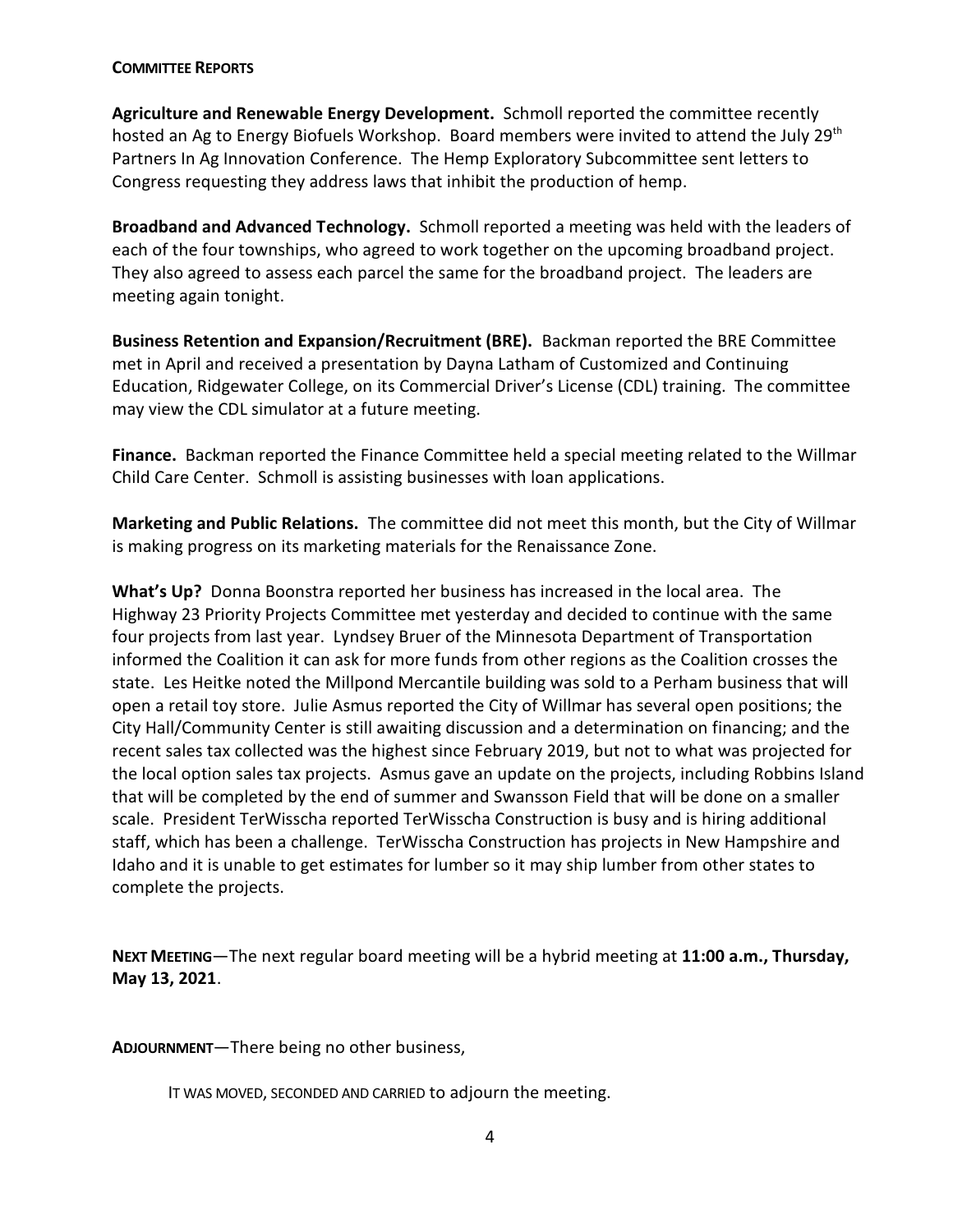The meeting was adjourned at approximately 12:39 p.m.

Jeske Gislason, Secretary

APPROVED: 5/13/2021:

Kelly TerWisscha, President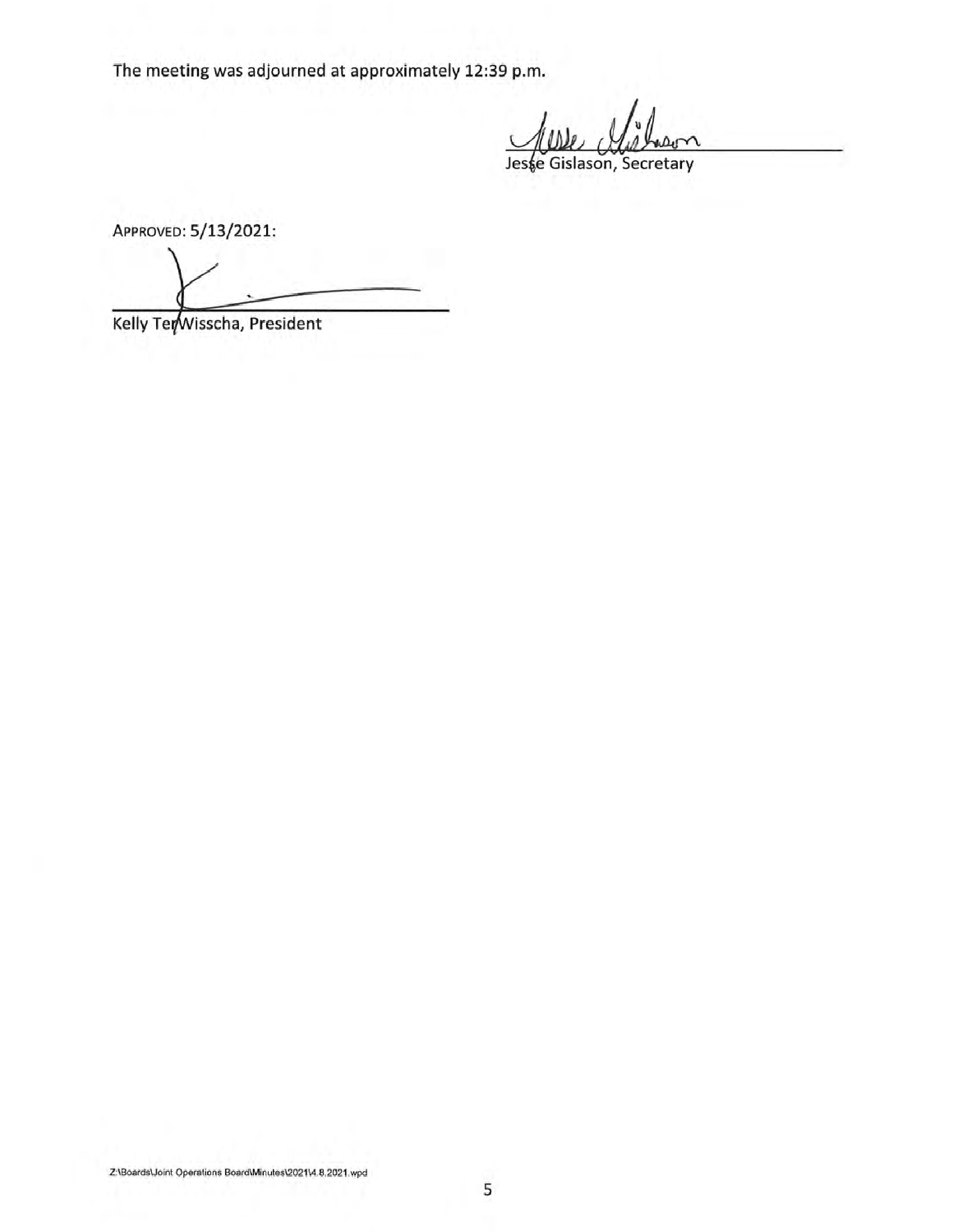



March 26, 2021

Ms. Sarah Swedburg 704 Fourth Street SE Willmar, MN 56201

#### RE: **Business Development Manager Position**

Dear Sarah:

On behalf of the Staff Transition Task Force, I would like to offer the EDC's Business Development Manager position to you with the following terms:

- 1. You will be an "at will" employee and not under contract with a 90-day probationary period. Your first day of employment will be on or before May 10, 2021.
- 2. Annual salary will be \$73,000 prorated from the time employment begins paid on the 15<sup>th</sup> and last working days of each month.
- 3. Single-coverage health insurance prorated from the time employment begins. In 2021, the EDC is paying 89% of the approximate annual premium. You would pay the difference, which would be deducted from each paycheck. The amount of the premium will be provided for information.
- 4. Enrollment in PERA with the EDC contributing the employer's portion at the current rate of 7.5%.
- 5. Ability to participate in the Minnesota State Retirement System.
- 6. The following pursuant to the EDC's Employee Handbook:
	- a. General work day from 8:30 a.m. to 5:00 p.m., which includes a one-hour lunch period. Monday through Friday. You may be occasionally asked to work more hours than a normal work day and, thus, may reduce work hours on subsequent days at your discretion.
	- b. Vacation for employees with less than 3 years of employment is earned at the rate of 3.67 hours per pay period (semimonthly) or 88 hours per year. Accumulated vacation shall not

www.kandiyohi.com | 320.235.7370 | 866.665.4556 | 222 20th Street SE | P.O. Box 1783 | Willmar, MN 56201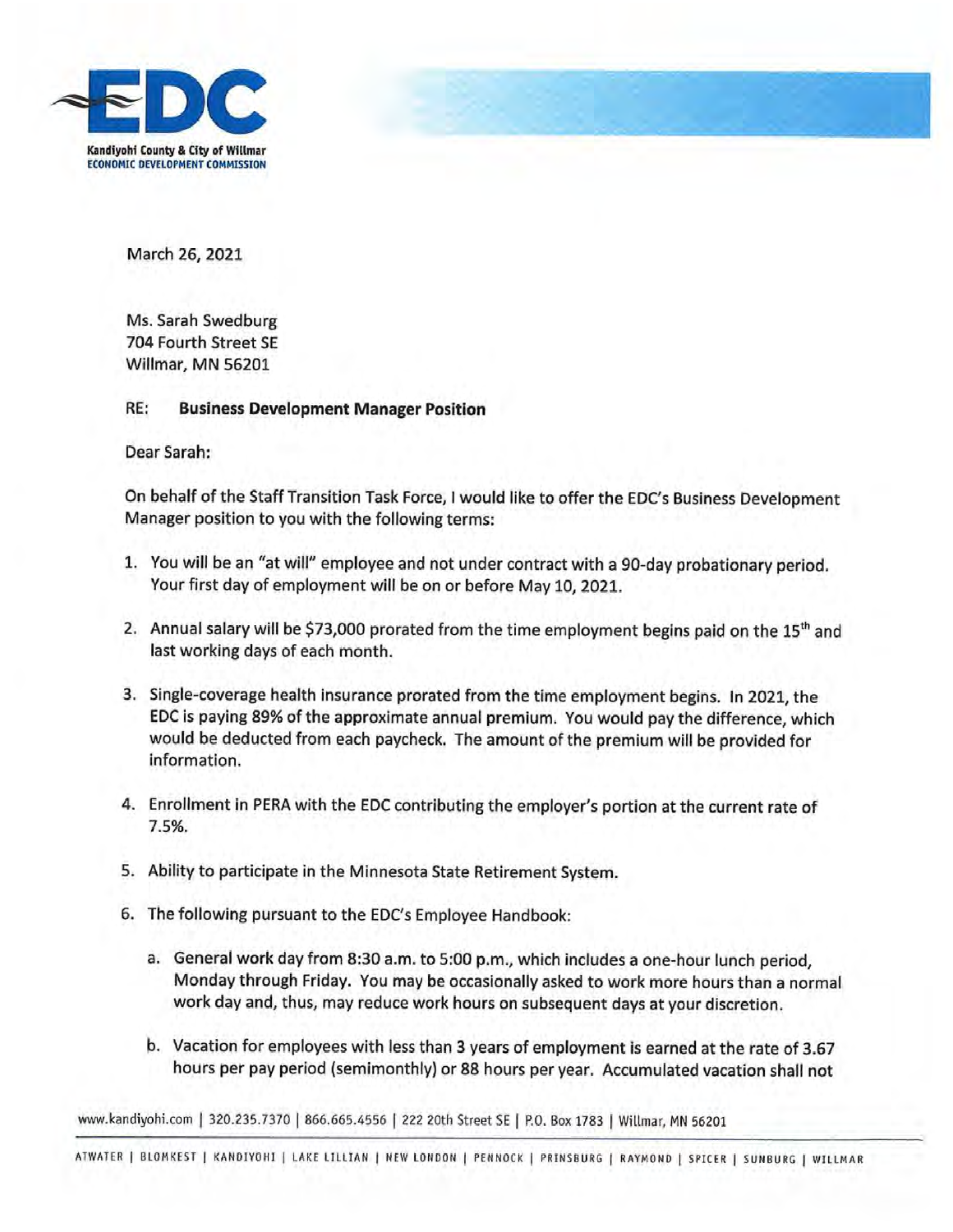Ms. Sarah Swedburg Page 2 March 26, 2021

> exceed 160 hours. Upon separation, unused vacation is paid per the terms of the Employee Handbook. A vacation bank of 40 hours will begin at the time of employment.

- c. Sick leave earned at the rate of 4 hours per pay period up to a maximum of 160 hours. Upon separation, unused sick leave is paid per the terms of the Employee Handbook. A sick leave bank of 40 hours will begin at the time of employment.
- d. Up to three working days with pay, per incident, as funeral leave for a death in the immediate family as defined in the Employee Handbook.
- e. The following paid holidays: New Year's Day **Martin Luther King Day** President's Day **Memorial Day** Independence Day

Labor Day Veteran's Day **Thanksgiving Day** Day after Thanksgiving Day **Christmas Day** 

Military leave up to a maximum of 120 working hours off with pay according to the terms of the Employee Handbook.

- f. Time off with pay to serve on a jury according to the terms of the Employee Handbook.
- g. Reimbursement of travel and related expenses.
- 7. Cell phone and data plan.
- 8. Continuing education (for example, National Development Council training courses) as allowed within the EDC's annual budget.
- 9. Ability to work remotely when deemed appropriate by the Executive Director.

Final approval of the position and the above terms are subject to approval by the EDC's Joint Operations Board and Joint Powers Board.

Sincerely,

Q. Backman

Aaron A. Backman **Executive Director** 

This offer and terms are accepted, but signing does not constitute a contract:

lley 3/26/2021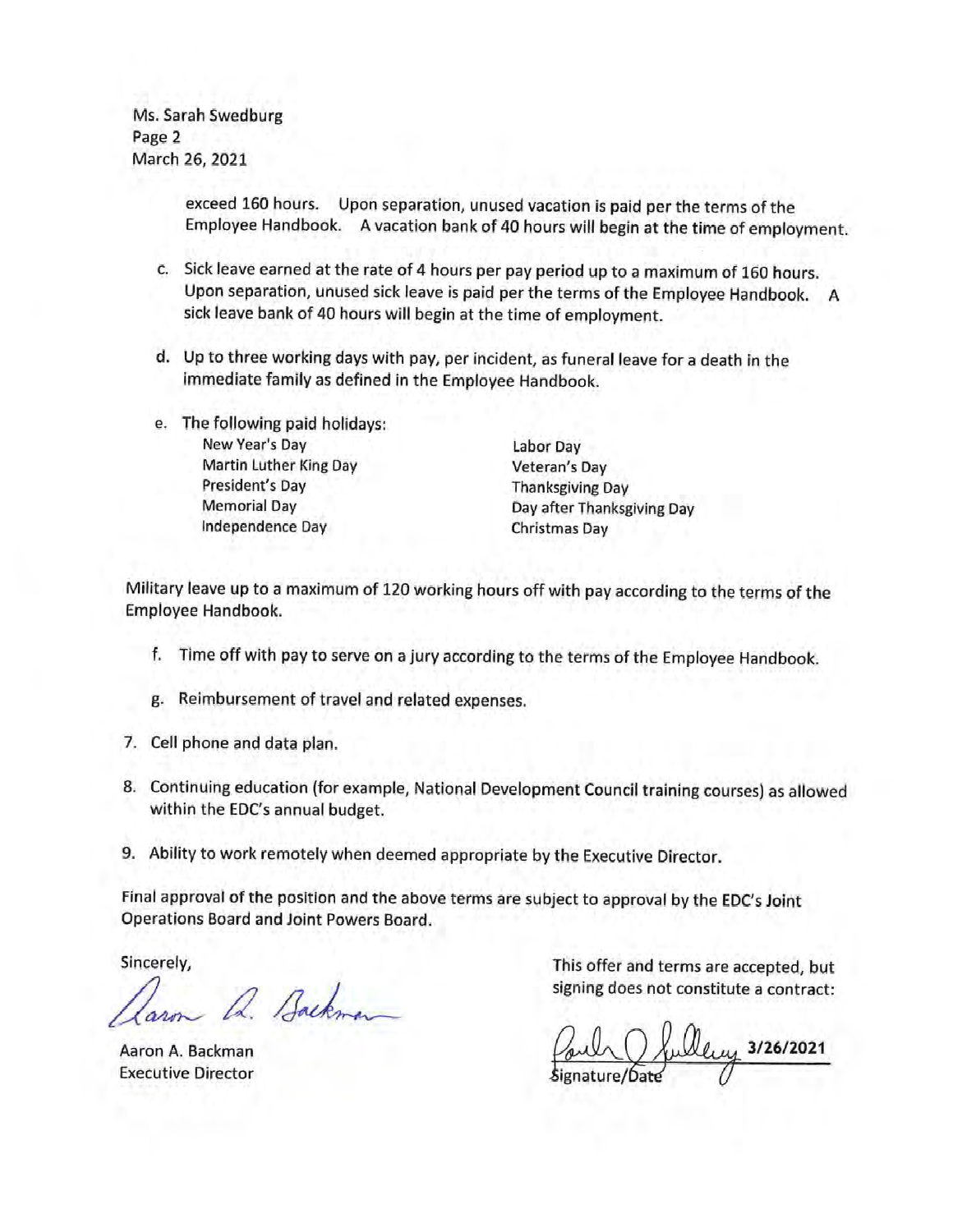April 1, 2021

Aaron Backman, Executive Director Kandiyohi County & City of Willmar EDC 222 20th Street SE Willmar, MN 56201

Dear Aaron and the EDC Board of Directors,

I am submitting to you a proposal for you to consider entering into a contract for my assistance with broadband for Kandiyohi County after my employment with the EDC has terminated.

Broadband has been a critical issue and focus of the EDC for many years. In 2017, when the EDC and Consolidated Telecommunications Company (CTC) worked together to plan a \$10 million broadband deployment project and secured \$5 million in state broadband matching funds to finance the project, we thought we were off to a great start. We were devastated when CTC pulled out of the project, especially since we had worked extremely hard to secure all of the 50% commitments and nearly all of the \$25 deposits required by CTC to accept the grant funds and commence construction on the project.

The EDC's Broadband Committee members and EDC staff may have been knocked down, but not forever. We are back at it and it looks as though the EDC, along with Federated Telephone Company, a communication cooperative, will have a proposal and a competitive grant application to submit to the state Office of Broadband Development in 2021. Working with Federated has been a breath of fresh air. They have a great deal of experience with such projects, having deployed fiber broadband in the rural areas of several counties including Lac Qui Parle, Big Stone, and Swift. Federated deployment measures line up nicely with the goals of the EDC's Broadband Committee goals to deploy only fiber, the gold standard in broadband technologies.

With more than 5 years of experience and the building of many relationships critical to advancement in broadband, I would like to continue to assist the EDC and Kandiyohi County in securing high-speed broadband for all residents and businesses in the county. The language and issues around broadband are complicated. It took me many years to understand enough to be an advocate for the county. The grant writing process is time consuming and requires collaboration with many partners. I have the experience needed to write a competitive broadband grant.

The project with Federated is well underway but there is quite a bit of work yet to do with the four townships involved. The township supervisors are counting on me to help them define the project area and facilitate their joint efforts to secure the project. I have been assisting them in finding legal and accounting assistance for the project. They have asked for my continued facilitation to create service agreements, market the project to constituents, secure signatures on constituent petitions, bond for funds to pay the township portion of the deployment costs, and decide on how they will assess property owners to pay back the bonds.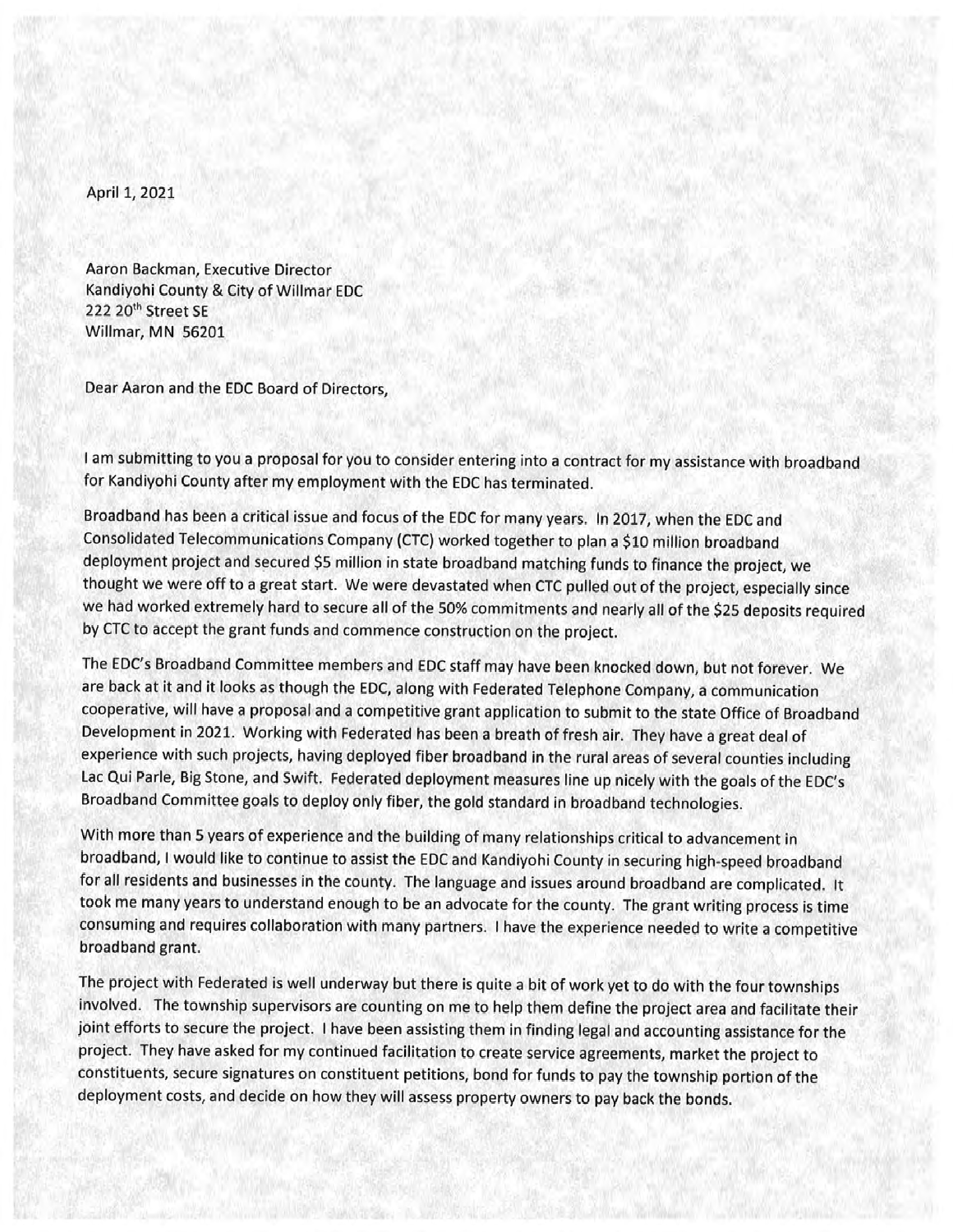In addition, broadband projects have been discussed with other providers such as Hanson Communications Company of Clara City and Vibrant Broadband, a business under the umbrella of Meeker Power & Light in Litchfield. If both move forward on projects, Kandiyohi County will see high-speed broadband deployment in several portions of the county, including the west side, Arctander, Dovre, Mamre and St. Johns Townships, on the east, adjacent to Vibrant Broadband builds, possibly Roseville and Irving Townships or Roseville and Burbank Townships, and in the southwest by Hanson Communications in either Holland and Edwards or Holland and Roseland Townships.

I request that you give my attached proposal your consideration. This assistance can be a great help in allowing the new Business Development Manager be successful in the many roles to fill at the EDC while the agency continues the current momentum for successful broadband deployment in Kandiyohi County. I am willing to begin the contract work by June 1, 2021.

Thank you for your consideration,

Connie Deliverel

**Connie Schmoll Independent Contractor**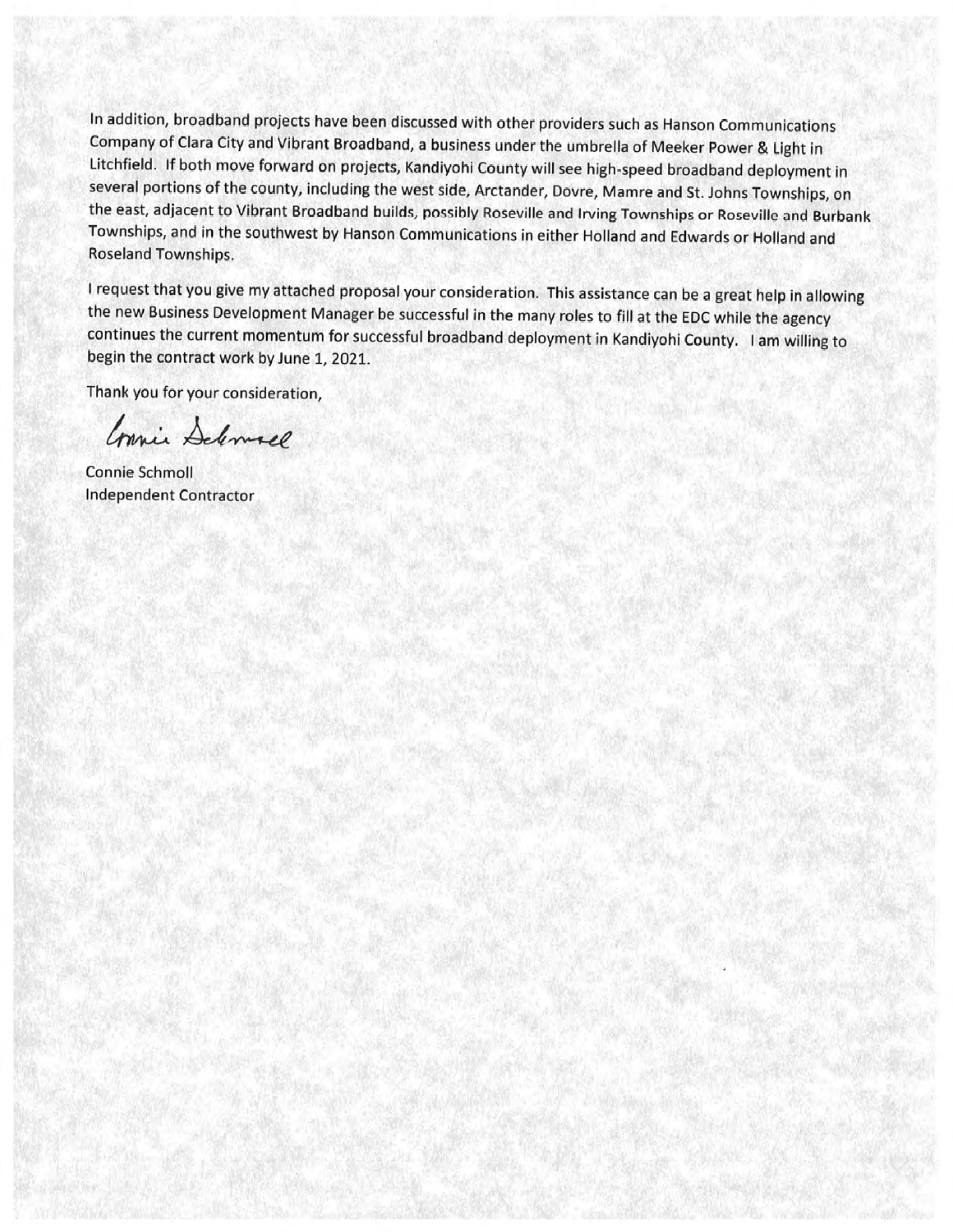### **Kandiyohi County and City of Willmar Economic Development Commission AGREEMENT FOR SERVICES for**  Broadband Planning in Kandiyohi County **June 1, 2021 – December 31, 2021**

THIS AGREEMENT is made and entered into this \_\_\_ day of April, 2021 between Kandiyohi County and City of Willmar Economic Development Commission (hereafter EDC), P.O. Box 1783, Willmar, MN 56201 and Constance J. Schmoll (hereafter Contractor), 7001 12<sup>th</sup> Street NW, Willmar, MN 56201. EDC and Contractor agree to the following terms and conditions:

A. Duties, Terms and Services: Subject to the terms and conditions of this Agreement, EDC hereby engages Contractor to perform the services set forth herein for the EDC's Broadband and Advanced Technology Committee and for broadband planning and outreach activities in Kandiyohi County (hereafter "the Project"), and Contractor hereby accepts such engagement.

*Under this Agreement, Contractor will provide the services as described in the Scope of Work (attached as Exhibit A) which outlines key work pertaining to the Project including, but not limited to, project planning, coordination of efforts, grant writing, marketing, outreach to businesses and nonprofits, technical assistance and reporting documentation with the Project. The Project scope of work may be modified through electronic and/or written agreement by EDC and Contractor.*

This Agreement shall commence on June 1, 2021 and be completed on or before December 31, 2021. Services will be provided as agreed upon and generally described in the Scope of Work (attached as Exhibit A).

- B. Written Reports and Materials: The contract will require that all written documentation compiled within the scope of work be provided on or before February 1, 2022. All documents prepared by Contractor in connection with services rendered under this Agreement, are and shall remain the exclusive property of EDC.
- C. Compensation: EDC agrees to pay Contractor a fee of up to \$9,880 (approximately 152 hours) at a rate of \$65/hour for each hour completed toward the Project. In addition, Contractor may request reimbursement of up to \$800 for travel/mileage and \$100 for supplies and materials. The total compensation shall not exceed \$10,780 unless all parties agree to additional compensation, in writing, within the timeframe of this contract. The EDC or Contractor may request additional compensation should the scope of work be expanded and associated costs be agreed upon by all parties.
- D. Billing/Payments: Contractor shall submit an invoice one time per month beginning on June 30, 2021. A final invoice covering remaining costs shall be submitted by Contractor within 15 days of the contract end date of December 31, 2021. Compensation shall be payable by EDC within 15 days of receipt of the Contractor's invoices. Contractor shall bill and EDC shall reimburse the Contractor for all reasonable expenses that are incurred in connection with the performance of duties. All expenses must be submitted with receipts for specific itemized expenses.
- E. Use of Personal Automobile: Contractor will be reimbursed for mileage at the rate established by the Internal Revenue Service (currently .56 cents/mile) when using her own automobile for travel on authorized activity related to contract completion. Transportation expenses between Contractor's home and the EDC shall be considered personal commuting expenses and not reimbursable under this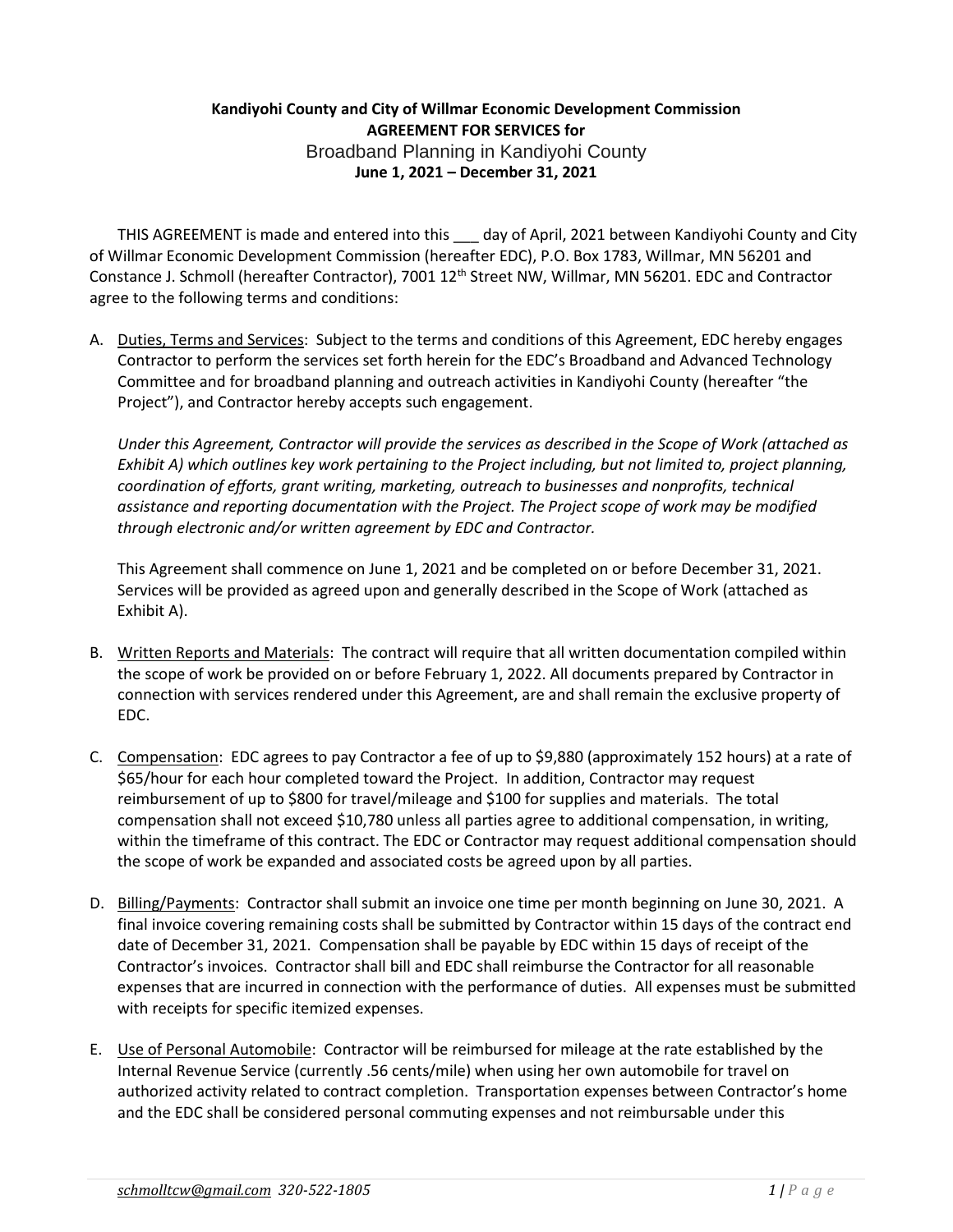agreement. Transportation expense for planning meetings from Contractor's home or from the EDC office shall be reimbursed. The maximum reimbursement for mileage must fall within the compensation limit noted in paragraph C. Contractor shall carry, at her own expense, the minimum insurance coverage for property damage and public liability relating to the operation of her personal vehicle.

- F. Liability and Indemnification: Contractor represents that the services to be provided under this Agreement are reasonable in scope and she has the experience and ability to provide the services. Contractor agrees to indemnify and hold harmless EDC against all claims, suits or judgments made or recovered by any and all persons which are the result of acts or omissions of Contractor, Contractor's agents or employees during performance of services under this Agreement.
- G. Confidentiality: Contractor acknowledges that during the engagement she may have access to and become acquainted with information about the Project and EDC. Contractor agrees she will not disclose any information, directly or indirectly, about the Project or EDC, either during the term of this Agreement or at any other time thereafter, except as required in the course of this engagement or with the approval of EDC. All files, records, documents, letters, notes and similar items relating to the Project, whether prepared by Contractor or otherwise coming into her possession, shall remain the exclusive property of EDC.
- H. Termination: Either party may terminate this Agreement by giving 30 days prior written notice to the other. In the event of any such termination, Contractor shall be compensated for professional fees and expenses incurred with respect to services performed through the effective date of termination, but will not be entitled to any additional compensation. In addition, if Contractor is convicted of any crime or offense, fails or refuses to comply with written policies or reasonable directive of EDC, is guilty of serious misconduct in connection with performance, or materially breaches provisions of this Agreement, EDC at any time may terminate the engagement of Contractor immediately and without prior written notice to Contractor.
- I. Independent Contractor: This Agreement shall not render Contractor an employee of EDC. Contractor is and will remain an independent contractor in her relationship to EDC. EDC shall not be responsible for withholding taxes with respect to Contractor's compensation hereunder. Contractor shall have no claim against EDC hereunder or otherwise for vacation pay, sick leave, retirement benefits, social security, worker's compensation, health or disability benefits, unemployment insurance benefits or employee benefits of any kind.
- J. EDC Non-Discrimination Policy: Contractor shall adhere to EDC's non-discrimination policy. The policy states EDC does not discriminate on the basis of race, color, sex, national origin, sexual orientation, disability, age or religion in its employment, or the provision of programs and services.

KANDIYOHI COUNTY & CITY OF WILLMAR ECONOMIC DEVELOPMENT COMMISSION

By: \_\_\_\_\_\_\_\_\_\_\_\_\_\_\_\_\_\_\_\_\_\_\_\_\_\_\_\_\_\_\_\_\_\_\_ \_\_\_\_\_\_\_\_\_\_\_\_\_\_\_\_\_\_\_\_\_\_\_\_\_\_\_\_\_\_\_\_\_\_\_

Date: April \_\_\_\_\_\_\_, 2021 Date: April \_\_\_\_\_, 2021

Aaron Backman Constance J. Schmoll Executive Director **Independent Contractor**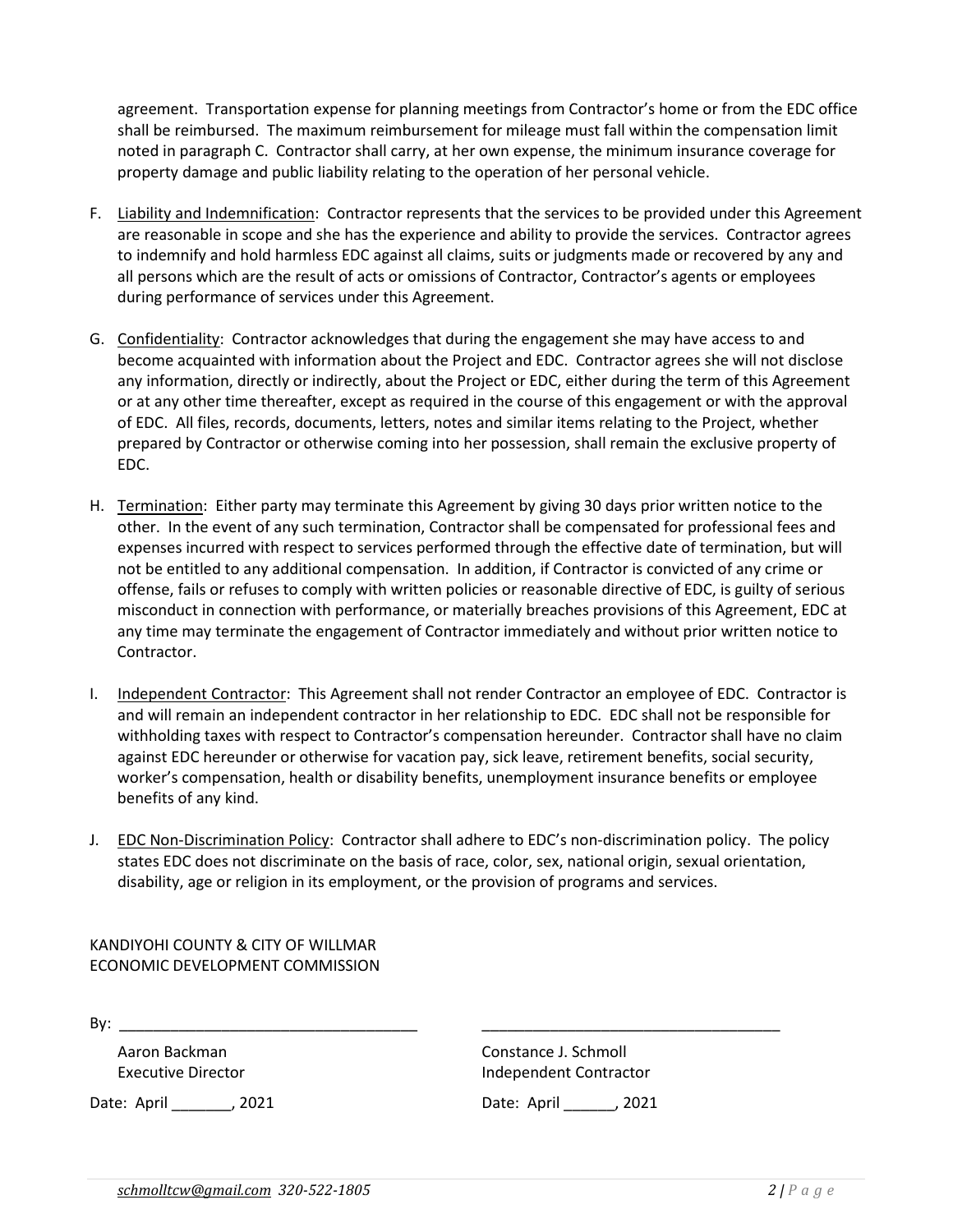## Exhibit A Scope of Work for Contracted Broadband Planning and Deployment Assistance in Kandiyohi County

The following outline proposes tasks and the proposed estimated timeframe for the contract. This outline should be considered a starting point for discussion about the preferred process and timeframe to best meet the desired outcome of this project. The full scope of work will be determined by several factors, including:

- 1. Final decisions made by potential broadband service providers and Kandiyohi County/Township leaders who choose to move forward with broadband planning and potential project implementation.
- 2. Funds allocated for broadband deployment during the 2021 State of Minnesota Legislative Session and other possible funding sources.
- 3. Direction provided by EDC for advancing the current deployment project and beginning or continuing future projects.

#### **JUNE 2021—40 hours**

- Work with Federated Telephone Cooperative to finalize broadband deployment plans, including determining number of residential sites, businesses, anchor institutions and other potential consumers of broadband in the proposed project area and market the project to constituents to determine commitment. The current proposed project area includes the townships of Arctander, Dovre, Mamre and St. Johns.
- Coordinate work of the EDC Broadband and Advanced Technology Committee to inform and educate township constituents and promote signing of a petition asking the township supervisors to invest in the project.
- Coordinate planning sessions with representatives of Arctander, Dovre, Mamre and St. Johns Townships in their current pursuit of a broadband deployment project with Federated Telephone Cooperative. Decisions will need to be made about bonding, assessing constituents, creating a subordinated service district, service agreements with the broadband providers and paying for or bonding to secure funds to pay for the project.
- Continue to seek funding from various sources, in addition to county funds and township resources and bonding, to bring the cost down for individuals and businesses in the project area. Additional funds may come from Kandiyohi County from American Rescue Plan Act funds and businesses in the project area or that serve the project area.
- Continue discussions with Hanson Communications and Vibrant Broadband on additional broadband projects in the rural areas of Kandiyohi County. Broadband deployment is an eligible expense for use of American Rescue Plan Act funds and the timeframe for that use aligns with broadband deployment projects that can be planned during the year 2021 and finished by December 2023.
- Provide continued communication with providers, EDC, the EDC Broadband and Advanced Technology Committee, townships and Kandiyohi County.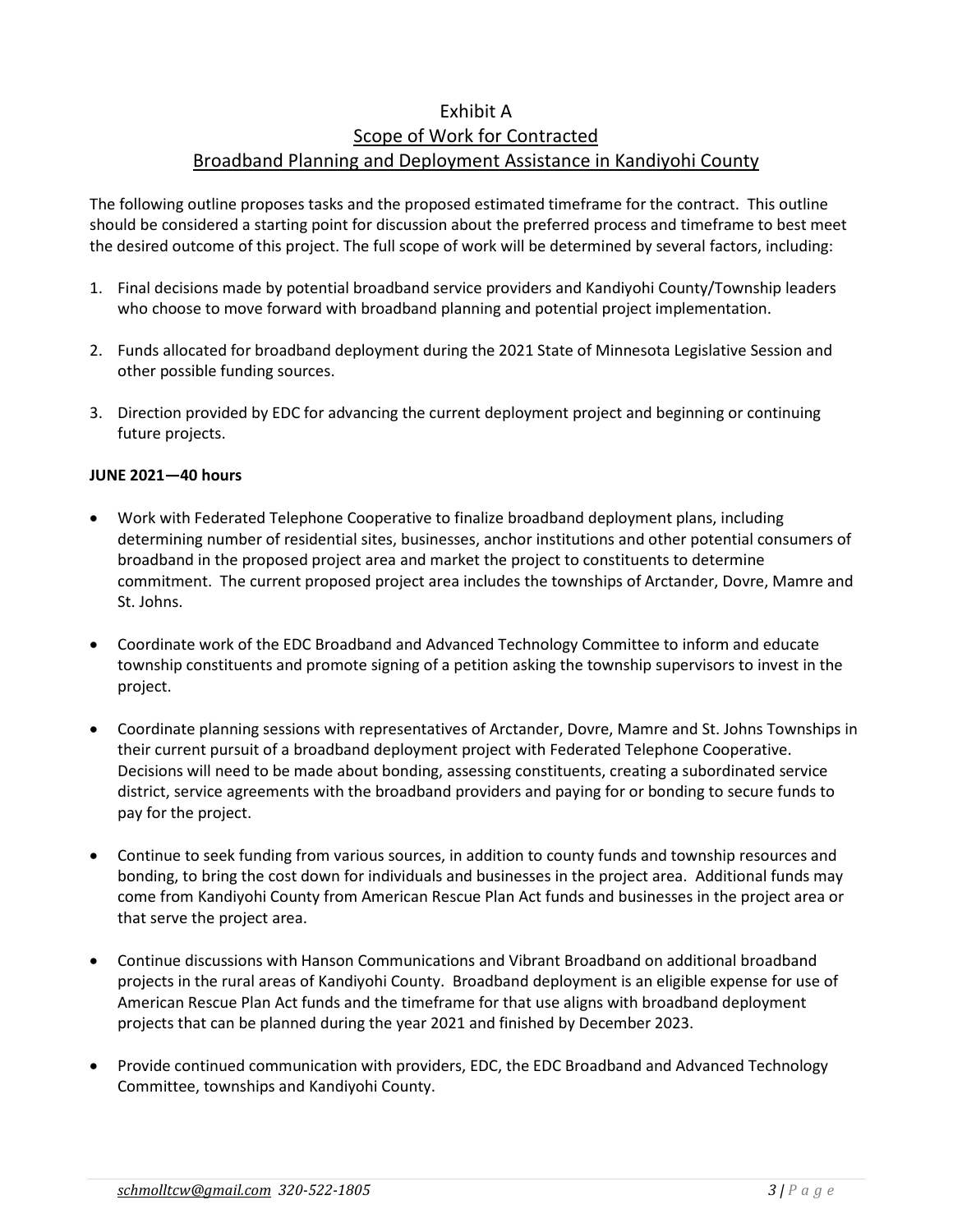#### **July 2021—36 hours**

- Continue tasks as in June according to need.
- Secure letters of support for the broadband projects to be submitted with the Minnesota Border-to-Border Broadband Development Grant application. Letters are needed from constituents, as well as those serving the people in the project area (schools, healthcare, parks, farm services, technology and more).
- Prepare a competitive grant application, in conjunction with Federated Telephone Cooperative, to be submitted by late August or early September 2021 to meet the state grant application deadline.

#### **August 2021—36 hours**

- Continue securing letters of support, refinement of the competitive grant application, and coordination of planning with providers, EDC, the EDC Broadband and Advanced Technology Committee, townships, Kandiyohi County and other funders.
- Provide assistance to Federated Telephone Cooperative to submit the state grant application and remain in contact with the Minnesota Office of Broadband Development to provide additional information and materials as requested.

#### **September–December 2021—40 hours**

- Remain in contact with the Minnesota Office of Broadband Development to provide additional information and materials as requested.
- Further pursue future projects with township leaders and constituents and with potential broadband providers and start the planning process with interested parties.
- Provide continued communication with providers, EDC, the EDC Broadband and Advanced Technology Committee, townships and Kandiyohi County.
- Spend time coaching and training the EDC's Business Development Manager in the area of broadband development.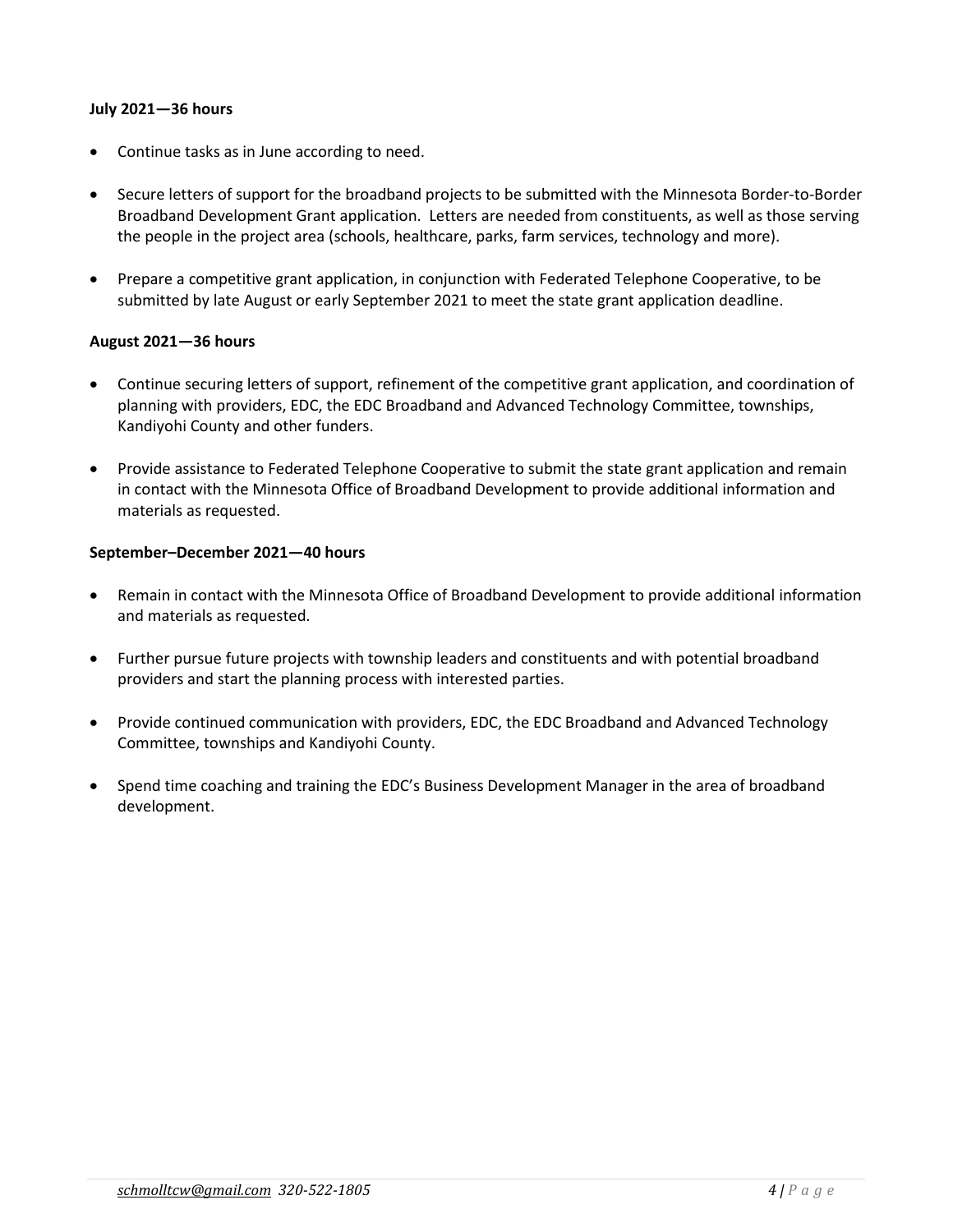

# **TOTAL DIVERSE BUSINESSES RECEIVING FINANCIAL ASSISTANCE 2020-2021** as of 4/7/2021

| <b>32 East African Businesses</b> | <b>CPR Grant</b> | <b>COBAL</b>       | <b>IBDRG</b>       | <b>MPR Grant</b>          | 16 Asian/Middle Eastern Businesses | <b>CPR Grant</b> | <b>COBAL</b> |                           | <b>IBDRG MPR Grant</b>  |
|-----------------------------------|------------------|--------------------|--------------------|---------------------------|------------------------------------|------------------|--------------|---------------------------|-------------------------|
| Amin Grocery                      | Χ                |                    | $\pmb{\mathsf{X}}$ | X                         | AmericInn                          | Χ                |              |                           | X                       |
| Abdikafi Transportation           | X                |                    |                    |                           | <b>Angel Nails</b>                 | X                |              |                           |                         |
| <b>Adna Transportation</b>        | X                |                    |                    |                           | Cozy Inn                           | Χ                |              |                           | X                       |
| Ain-U-Shams                       | X                |                    |                    | X                         | Days Inn                           | X                |              |                           | X                       |
| <b>Aless Transportation</b>       |                  |                    | X                  |                           | <b>Elegant Massage</b>             | X                |              | $\boldsymbol{\mathsf{X}}$ |                         |
| <b>Badane Tailor</b>              | X                |                    | X                  |                           | <b>Elite Nails</b>                 | X                |              |                           |                         |
| <b>Barwago Grocery</b>            | X                |                    | X                  |                           | <b>Fashion Nails</b>               | X                |              | X                         |                         |
| Bismilahi Kids Shopping           | X                |                    | Χ                  |                           | Happy Family Asian Grocery         |                  |              | X                         |                         |
| Daryeel Health                    |                  |                    | X                  |                           | J K Nails                          | X                |              | X                         |                         |
| Faafan Restaurant                 | X                | X                  |                    | $\boldsymbol{\mathsf{X}}$ | Lakeview Inn                       | X                |              |                           | X                       |
| Kandi Adult Care                  | X                | Χ                  |                    |                           | Northern Inn                       |                  |              |                           | Χ                       |
| Kent Transport                    | X                |                    |                    |                           | <b>Oriental Relaxing Massage</b>   | X                |              | X                         | Х                       |
| Kingkhalid Trucking               | X                |                    | Χ                  |                           | Panda Garden Buffet                |                  |              |                           | Χ                       |
| Kulmiye                           | X                | Χ                  |                    |                           | Sewn Edge                          | X                |              | Χ                         | X                       |
| M & D Transport                   | X                | X                  |                    |                           | Zeppoles Pizza & Pasta             | X                |              |                           | X                       |
| M & F Transport                   | X                |                    | X                  |                           | <b>Willmar Precast</b>             | X                |              |                           |                         |
| MidTown Plaza Event Center        |                  |                    |                    | X                         | <b>TOTAL:</b>                      | 11               | 0            | 6                         | 9                       |
| Mubarak Express                   |                  |                    | X                  |                           |                                    |                  |              |                           |                         |
| <b>Mude Transportation</b>        | X                |                    | Χ                  |                           | <b>13 Latino Businesses</b>        | <b>CPR Grant</b> | <b>COBAL</b> |                           | <b>IBDRG</b> MPR Grant  |
| N & H Carrier                     | X                |                    | X                  |                           | El Viejon Mariscos                 | Χ                | X            |                           | X                       |
| New Minnesota Realty              |                  | X                  |                    |                           | <b>Fiesta Time Rentals</b>         | X                |              |                           |                         |
| Nimco Queen                       |                  | $\pmb{\times}$     |                    |                           | Glow by J                          | X                |              |                           | X                       |
| <b>Salaam Transportation</b>      | X                |                    |                    |                           | <b>Hill's Construction</b>         | Χ                |              |                           |                         |
| Soma Fashion Store                | X                |                    | Χ                  |                           | Kafe La Baja                       |                  |              |                           | X                       |
| Somali Bride Consultant           | X                | Χ                  |                    | X                         | Mr. Clean Services                 |                  |              | X                         |                         |
| Somali Star                       | X                | $\pmb{\mathsf{X}}$ |                    | X                         | The Munchies Stop                  |                  |              |                           | X                       |
| <b>Tawakal Fashion Store</b>      | X                |                    | X                  |                           | Rosita's Grill                     |                  |              |                           | $\mathsf{x}$            |
| <b>Twin Lakes Center</b>          |                  |                    | Χ                  |                           | Royal Cutz Barber Shop             | X                | X            |                           |                         |
| <b>US Care Homecare</b>           | X                |                    | X                  |                           | <b>Spurs Restaurant</b>            | X                |              | X                         |                         |
| <b>United Tax Service</b>         |                  |                    | Χ                  |                           | Taqueria el Guerrerito             | X                |              |                           | X                       |
| <b>West Central Home</b>          | X                |                    | X                  | X                         | <b>Tevalan Sales</b>               | X                |              |                           |                         |
| <b>West Central Interpreting</b>  | X                | Χ                  |                    |                           | Universal Kutz                     | Χ                |              |                           | Χ                       |
| <b>TOTAL:</b>                     | 26               | 9                  | 17                 | $\overline{7}$            | <b>TOTAL:</b>                      | 9                | $\mathbf{2}$ | $\overline{2}$            | $\overline{\mathbf{z}}$ |